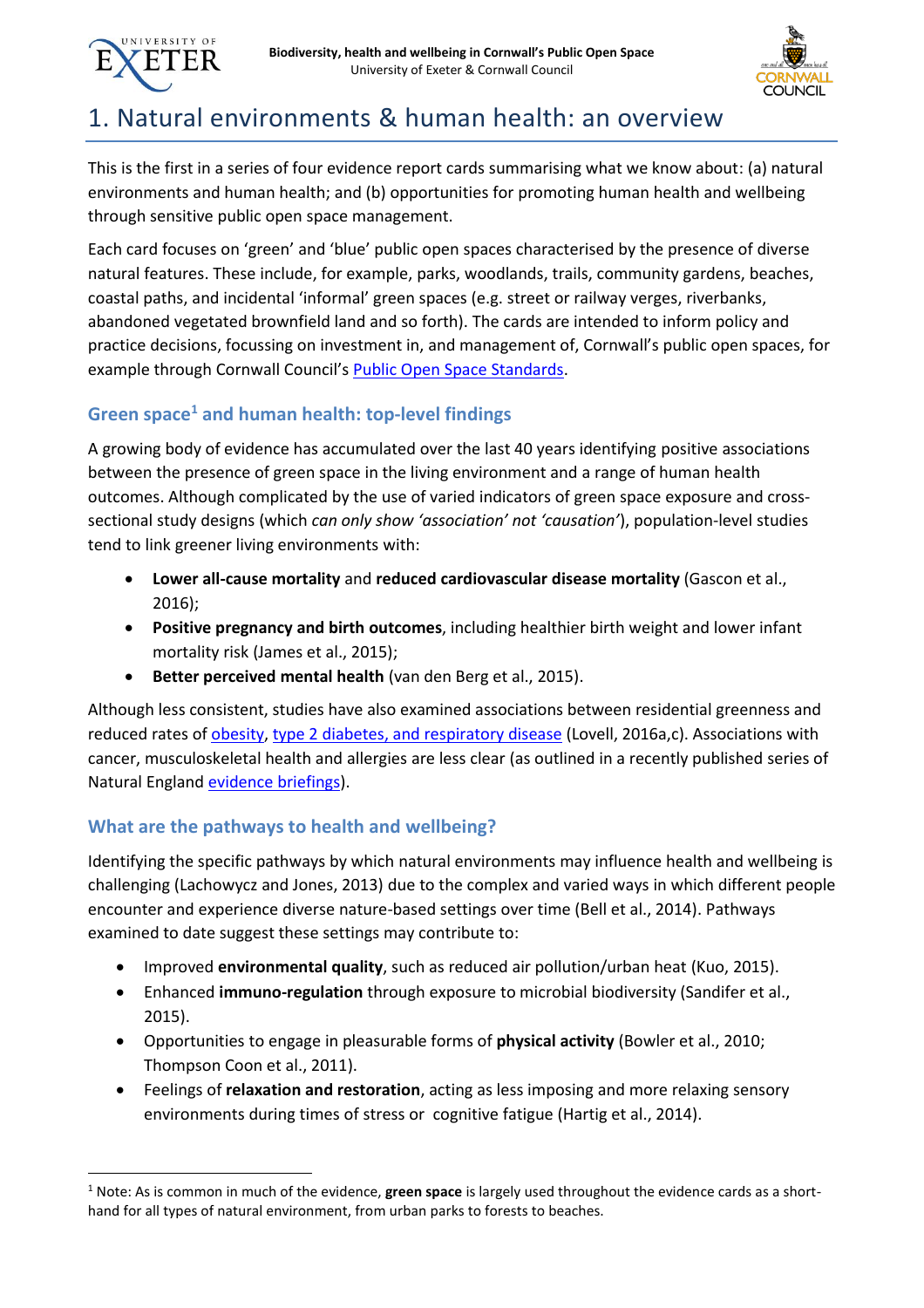- Valued forms of **social interaction**, nurturing a sense of belonging, community cohesion and reduced social isolation (Völker and Kistemann, 2011; Husk et al., 2016).
- Enhanced **emotional wellbeing,** engendering feelings of inspiration and connectedness to a broader reality beyond the worries of day-to-day life (Keniger et al., 2013).

#### **Who is using green spaces?**

Associations between human health and presence of greener living environments tend to vary with **socio-economic status, age, gender and ethnicity**. This may be indicative of those who feel able to access, use and feel comfortable within their local green and blue spaces. Natural England's Monitor of Engagement with the Natural Environment (MENE) survey notes that natural environment visits are highest amongst people aged 25-64, in employment, and in higher socio-economic groups. Conversely, visits are lowest amongst those aged 65 and over, and members of Black and Minority Ethnic (BAME) and/or lower socio-economic groups (Natural England, 2013).

Differences in use may relate to variations in **physical and perceived access** to **good quality** green spaces (Mitchell and Popham, 2007). For example, adults with limited mobility often struggle to negotiate the terrain of their local public open spaces (Sugiyama et al., 2009), whilst low socioeconomic and ethnic minority groups typically have access to fewer parks and/or to parks of lower quality than more privileged groups (Roe et al., 2016). This renders certain individuals vulnerable to **green space exclusion**, thereby undermining the potential for residential greenness to reduce population-level health inequalities (Mitchell and Popham, 2008; O'Brien et al., 2010).

#### **Which green spaces?**

Studies are increasingly comparing people's use and enjoyment of **[different green space types](http://publications.naturalengland.org.uk/publication/48001)**. For example, White et al. (2013a) used data from Natural England's MENE survey (2009-2011) to examine feelings of restoration (calmness, relaxation and revitalisation) after visiting varied natural environments. All visits were associated with feelings of restoration, but based on a fine-grained analysis of 16 environment types, the highest levels of restoration were associated with visits to **coastal environments**, **woodlands/forests,** and **hills/uplands/mountains**. Whilst some urban green spaces (e.g. playing fields) were associated with lower restoration than open countryside and country parks, **other urban green spaces (e.g. town parks) were on average just as restorative as these countryside settings**, perhaps valued for fulfilling more practical aspects of everyday green space interaction (Research Box et al., 2009). Building on this, Wheeler et al. (2015) investigated the links between different land-cover types and population health outcomes measured in the 2011 Census; populations in areas with more grassland, broadleaf woodland and coastal zones were more likely to report better general health.

Research has also indicated potential health and wellbeing values of urban street trees (Taylor et al., 2015; Salmond et al., 2016). A large body of research examining the **social value of woodlands and forests** in the UK has been published by Forest Research (Forestry Commission) and is available to download [online.](https://www.gov.uk/government/organisations/forestry-commission) This complements a larger international body of work highlighting the benefits of forests for providing recreational opportunities, as well as affording physiological and emotional wellbeing benefits amongst regular users (Williams and Harvey, 2001; Skår, 2010; Tsunetsugu et al., 2010).

Of particular relevance to Cornwall, the **specific benefits of blue space** for health and wellbeing are also gaining increasing research and policy attention (Völker and Kistemann, 2011, 2013; White et al.,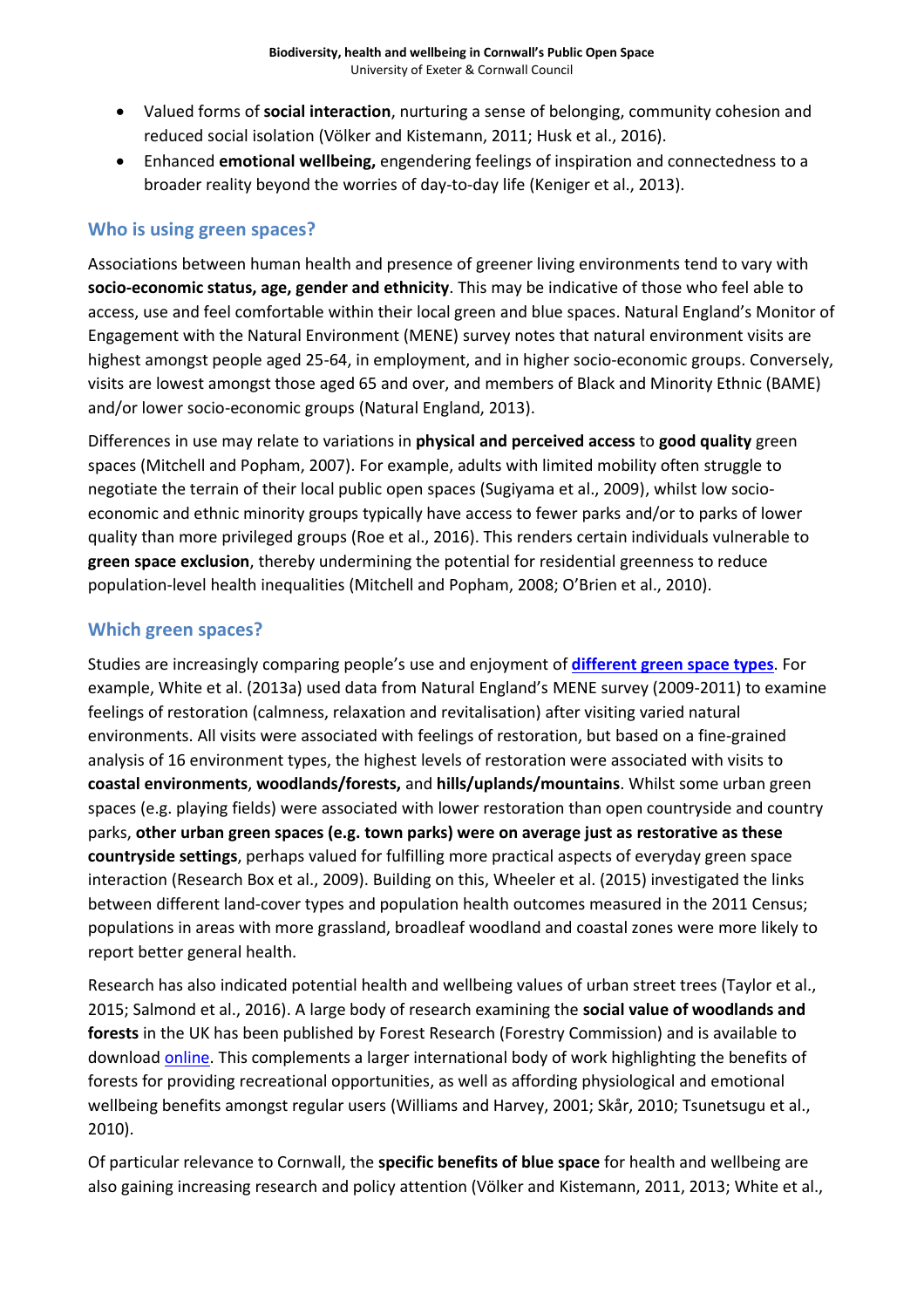2016). At a population level, studies have identified positive associations between coastal proximity and indicators of general health, mental health and physical activity (Bauman et al., 1999; Witten et al., 2008), even after controlling for the level of green space in the living environment (Wheeler et al., 2012; White et al., 2013b, 2014). Smaller-scale studies (e.g. in Cornwall, New Zealand, Australia) highlight a **strong sense of connection to the sea** amongst coastal residents, noting its contribution to their sense of belonging; somewhere they feel rooted and 'at home' (Game and Metcalfe, 2011; Kearns and Collins, 2013; Bell et al., 2015).

### **The importance of biodiversity**

The **specific role of biodiversity** in promoting human health and wellbeing is gaining increasing research and policy attention. Although recognised as integral to the provision of ecosystem goods and services at national and international scales (e.g. carbon dioxide reduction, pollination, water quality and storage etc.), limited consideration has been given to its potential to promote psychological benefits or to encourage healthier behaviours such as physical activity and social interaction at more local scales (Clark et al., 2014).

As such, whilst there is increasing evidence to suggest that contact with 'nature' can benefit human health and wellbeing, an important question remains; *can a species-poor green space deliver equivalent health benefits to a highly biodiverse green space* (e.g. a semi-natural ancient woodland)? A recent population-level study in the UK found that more diverse landscapes and higher quality environments (as indicated by, for example, protected area status or bird species richness) may be more beneficial to health than other areas (Wheeler et al., 2015).

A systematic review by Lovell et al. (2014) found that relationships between biodiversity and human health were **most apparent at local scales following immediate species encounters**. However, they warned against drawing overly simplistic conceptualisations of the relationships between biodiversity and health; they note studies where perceived rather than actual species richness was significantly associated with psychological wellbeing (Fuller et al., 2007; Dallimer et al., 2012), and highlight examples of valued ecosystems with low levels of biodiversity that are not associated with adverse health outcomes.

The challenge for green space managers and decision-makers lies in identifying opportunities for maximising the sustainability and co-existence of human health, wellbeing and biodiversity benefits within a range of public green spaces (Ives and Kelly, 2016), without causing conflict and community alienation. This is a key theme informing Evidence Report Cards 2-4.

## **Potential risks to health and wellbeing**

Importantly, in addition to human health benefits, there may be some risks to human health to be considered when seeking to 'green' urban areas or change existing management practices, particularly with regards to altered planting regimes and pollen, ecological connectivity and pest species, and algal blooms in shallow urban ponds.

**Pollen and allergy.** One potential risk of increased/changed planting in towns and cities is the possibility of increased allergenic pollen prevalence. Although not all pollen is allergenic, the risk of adverse reactions is considered greater in urban areas due to compounding urban heat island effects and air pollution (particularly ozone,  $NO_x$  and particulate matter) (Jianen et al., 2007). Suggested measures to reduce the impacts of allergenic plant pollen include: